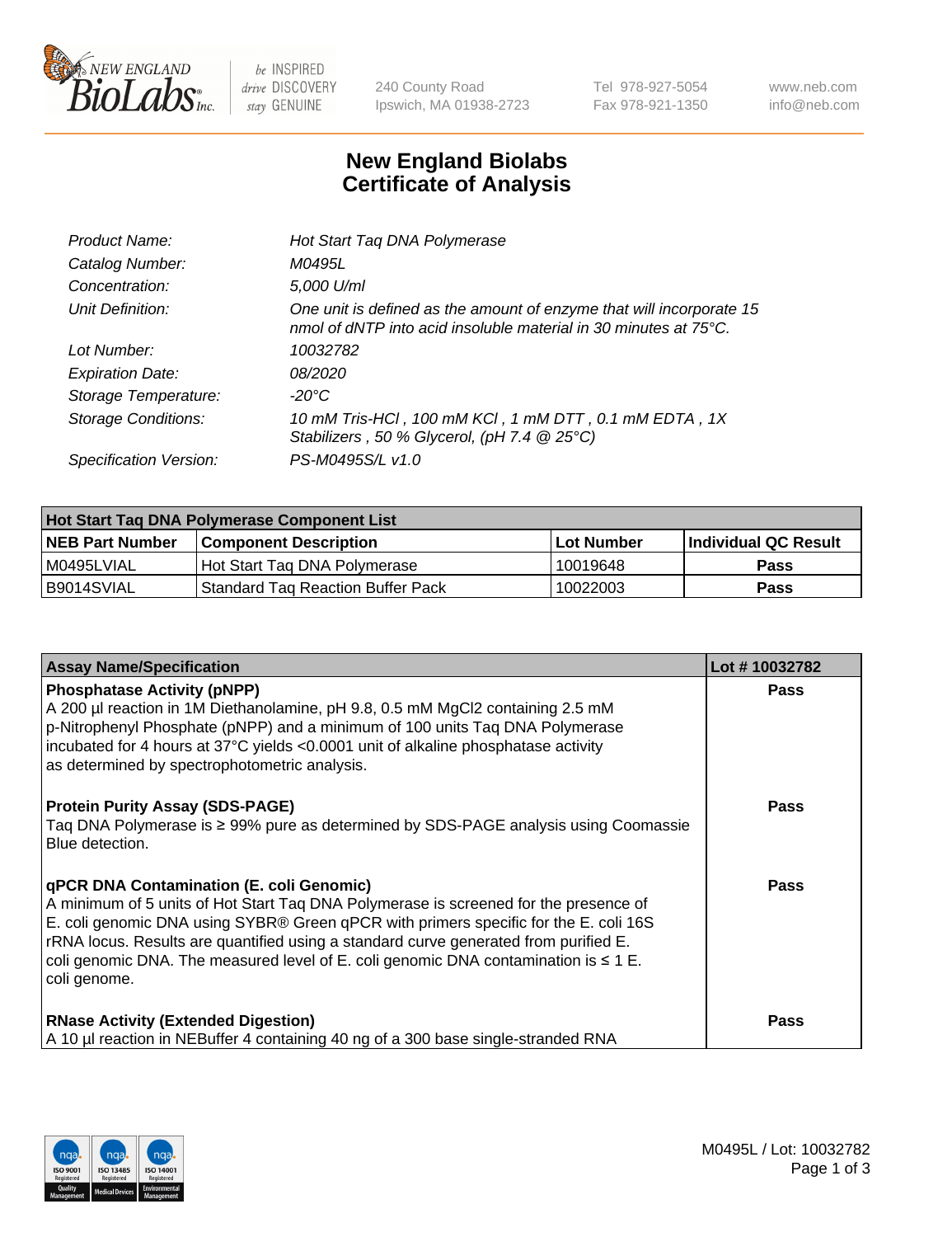

 $be$  INSPIRED drive DISCOVERY stay GENUINE

240 County Road Ipswich, MA 01938-2723 Tel 978-927-5054 Fax 978-921-1350 www.neb.com info@neb.com

| <b>Assay Name/Specification</b>                                                                                                                                                                                                                                                                                                                                                                                                                                       | Lot #10032782 |
|-----------------------------------------------------------------------------------------------------------------------------------------------------------------------------------------------------------------------------------------------------------------------------------------------------------------------------------------------------------------------------------------------------------------------------------------------------------------------|---------------|
| and a minimum of 1 µl of Hot Start Taq DNA Polymerase is incubated at 37°C. After<br>incubation for 16 hours, >90% of the substrate RNA remains intact as determined by<br>gel electrophoresis using fluorescent detection.                                                                                                                                                                                                                                           |               |
| Single Stranded DNase Activity (Hot Start, FAM-Labeled Oligo)<br>A 50 µl reaction in ThermoPol® Reaction Buffer containing a 10 nM solution of a<br>fluorescent internal labeled oligonucleotide and a minimum of 25 units of Taq DNA<br>Polymerase incubated for 30 minutes at either 37°C or 75°C yields <10% degradation<br>as determined by capillary electrophoresis.                                                                                            | Pass          |
| <b>Endonuclease Activity (Nicking, Hot Start)</b><br>A 50 µl reaction in ThermoPol® Reaction Buffer containing 1 µg of supercoiled<br>PhiX174 DNA and a minimum of 20 units of Taq DNA Polymerase incubated for 4 hours at<br>either 37°C or 75°C results in <10% conversion to the nicked form as determined by<br>agarose gel electrophoresis.                                                                                                                      | <b>Pass</b>   |
| Inhibition of Primer Extension (Hot Start, Radioactivity Incorporation)<br>A 50 µl primer extension assay in ThermoPol® Reaction Buffer in the presence of 200<br>µM dNTPs including [3H]-dTTP, containing 15 nM primed single-stranded M13mp18 with<br>2.5 units of Hot Start Taq DNA Polymerase incubated for 16 hours at 25°C yields >95%<br>inhibition when compared to a non-hot start control reaction.                                                         | <b>Pass</b>   |
| <b>Non-Specific DNase Activity (16 Hour)</b><br>A 50 µl reaction in NEBuffer 2 containing 1 µg of T3 DNA in addition to a reaction<br>containing Lambda-HindIII DNA and a minimum of 5 units of Hot Start Taq DNA<br>Polymerase incubated for 16 hours at 37°C results in a DNA pattern free of<br>detectable nuclease degradation as determined by agarose gel electrophoresis.                                                                                      | <b>Pass</b>   |
| PCR Amplification (5.0 kb Lambda DNA)<br>A 50 µl reaction in ThermoPol® Reaction Buffer in the presence of 200 µM dNTPs and<br>0.2 µM primers containing 5 ng Lambda DNA with 1.25 units of Hot Start Taq DNA<br>Polymerase for 25 cycles of PCR amplification results in the expected 5.0 kb<br>product.                                                                                                                                                             | <b>Pass</b>   |
| PCR Amplification (Hot Start 2 kb Lambda DNA)<br>A 50 µl reaction in ThermoPol® Reaction Buffer in the presence of 200 µM dNTPs and<br>0.2 µM primers containing 20 pg Lambda DNA and 100 ng Human Genomic DNA with 1.25<br>units of Hot Start Taq DNA Polymerase for 30 cycles of PCR amplification results in<br>an increase in yield of the 2 kb Lambda product and a decrease in non-specific<br>genomic bands when compared to a non-hot start control reaction. | Pass          |

This product has been tested and shown to be in compliance with all specifications.